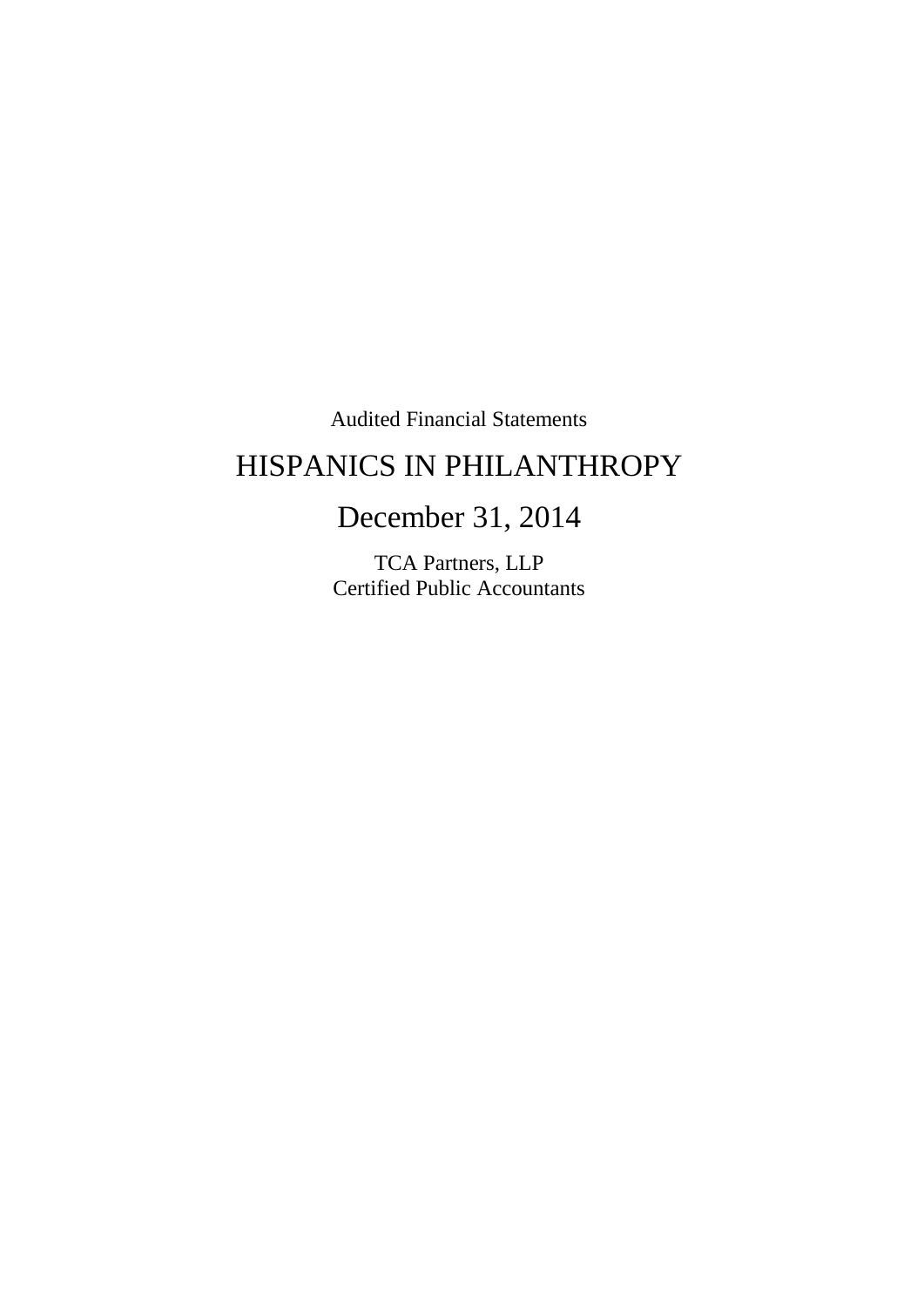# Audited Financial Statements

## December 31, 2014

| <b>Financial Statements</b> |  |
|-----------------------------|--|
|                             |  |
|                             |  |
|                             |  |
|                             |  |
| Supplementary Information   |  |
|                             |  |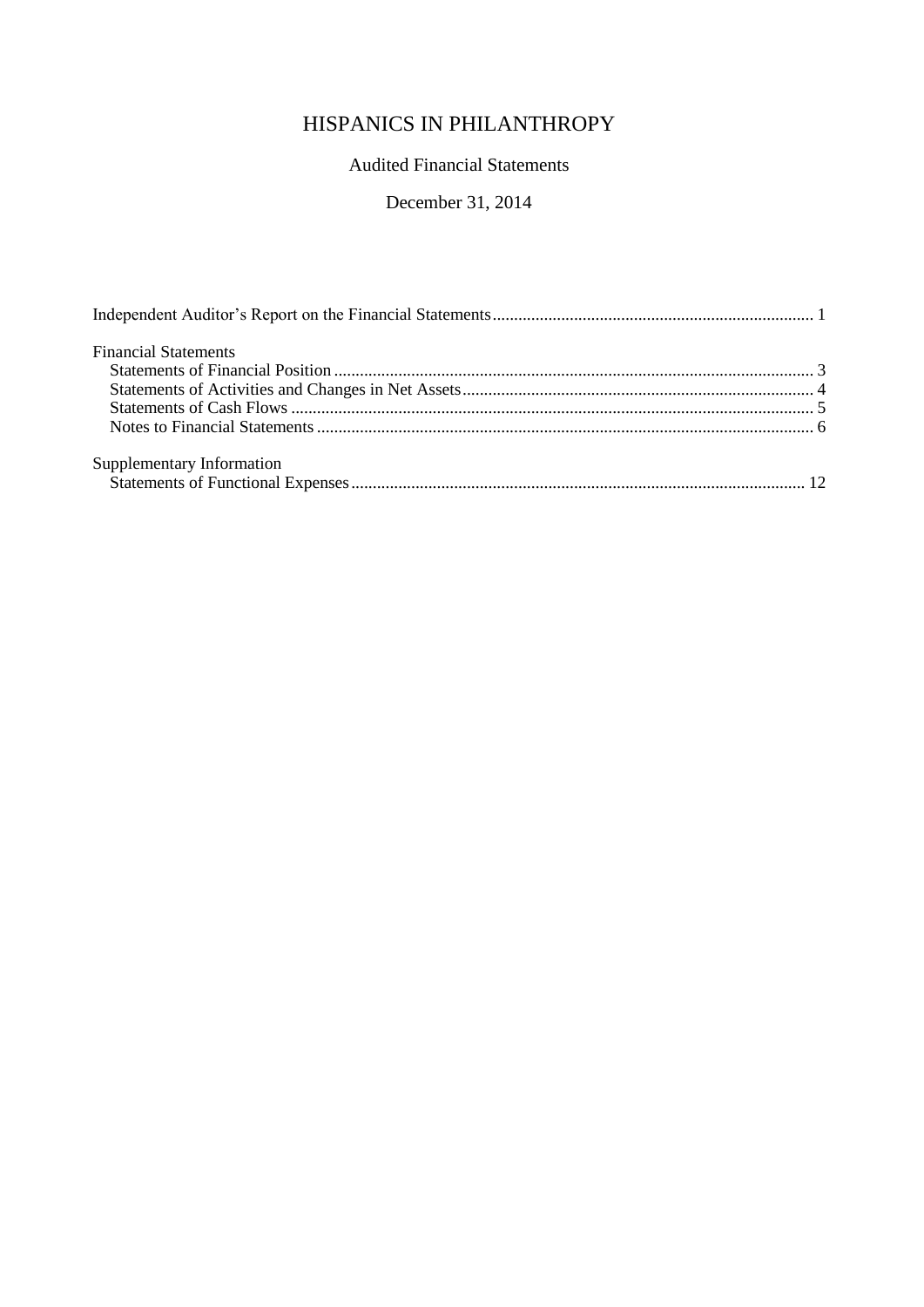# **TCA Partners, LLP**

A Certified Public Accountancy Limited Liability Partnership 1111 East Herndon Avenue, Suite 211, Fresno, CA 93720 Voice (559) 431-7708 Fax (559) 431-7685

*Independent Auditor's Report on Financial Statements*

To the Board of Directors Hispanics in Philanthropy Oakland, California

#### *Report on the Financial Statements*

We have audited the accompanying statements of financial position of Hispanics in Philanthropy (HIP) as of December 31, 2014 and 2013, and the related statements of activities and changes in net assets and cash flows for the years then ended.

#### *Management's Responsibility for the Financial Statements*

Management is responsible for the preparation and fair presentation of these financial statements in accordance with the accounting principles generally accepted in the United States of America; this includes the design, implementation and maintenance of internal control relevant to the preparation and fair presentation of consolidated financial statements that are free from material misstatement, whether due to fraud or error.

#### *Auditor's Responsibility*

Our responsibility is to express an opinion on these financial statements based on our audits. We conducted our audits in accordance with auditing standards generally accepted in the United States of America. Those standards require that we plan and perform the audits to obtain reasonable assurance about whether the financial statements are free of material misstatement.

An audit involves performing procedures to obtain audit evidence about the amounts and disclosures in the financial statements. The procedures selected depend on the auditor's judgment, including the assessment of the risks of material misstatement of the financial statements, whether due to fraud or error. In making those risk assessments, the auditor considers internal control relevant to the entity's preparation and fair presentation of the financial statements in order to design audit procedures that are appropriate in the circumstances, but not for the purpose of expressing an opinion on the effectiveness of the entity's internal control. Accordingly, we express no such opinion. An audit also includes evaluating the appropriateness of accounting policies used and the reasonableness of significant accounting estimates made by management, as well as evaluating the overall presentation of the financial statements.

We believe that the audit evidence we have obtained is sufficient and appropriate to provide a basis for our audit opinion.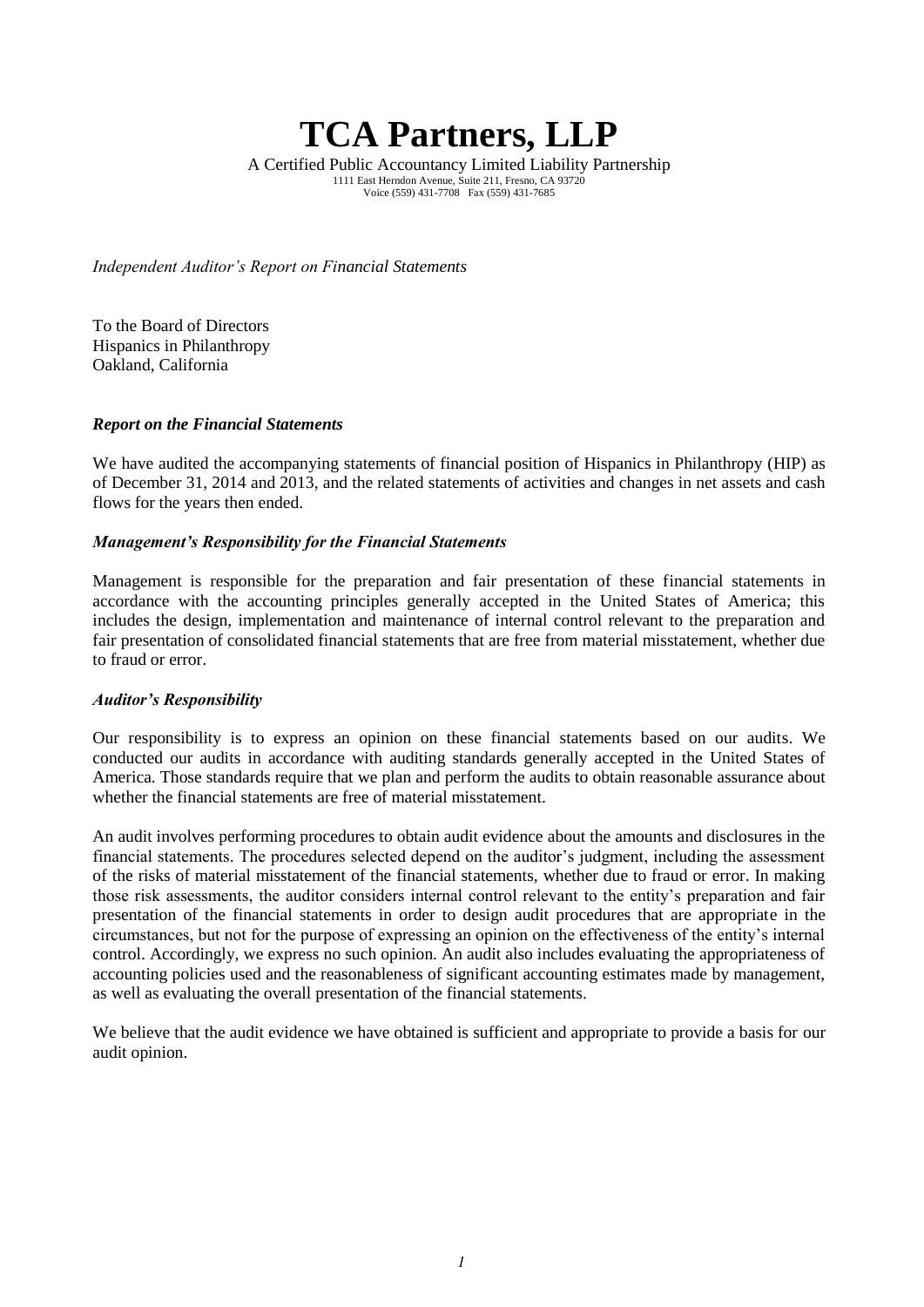#### *Opinion*

In our opinion, the financial statements referred to above present fairly, in all material respects, the financial position of HIP at December 31, 2014 and 2013, and the results of its operations and its cash flows for the years then ended, in conformity with accounting principles generally accepted in the United States of America.

#### *Other Matter*

Our audit was conducted for the purpose of forming an opinion on the basic financial statements as a whole. The supplementary information is presented for purposes of additional analysis and is not a required part of the basic financial statements. Such information has not been subjected to the auditing procedures applied in the audit of the basic financial statements, and accordingly, we do not express an opinion or provide any assurance on it.

TCA Partners, LLP

Fresno, California February 24, 2015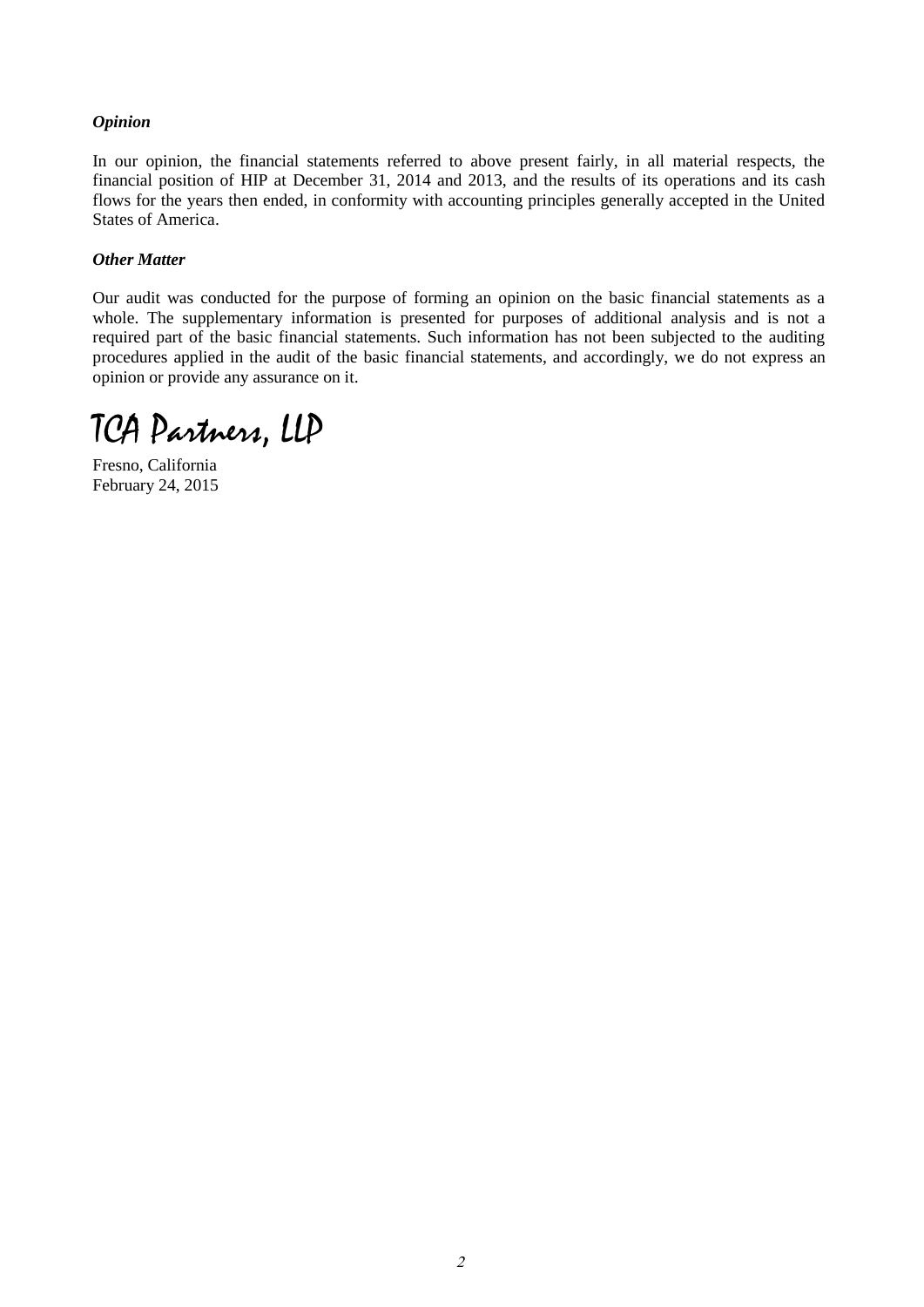# Statements of Financial Position

|                                                                                                                                               | December 31, |                             |               |                             |  |  |
|-----------------------------------------------------------------------------------------------------------------------------------------------|--------------|-----------------------------|---------------|-----------------------------|--|--|
| <b>Assets</b>                                                                                                                                 | 2014         |                             |               | 2013                        |  |  |
| Cash and cash equivalents                                                                                                                     | \$           | 2,150,539                   | $\mathcal{S}$ | 2,960,039                   |  |  |
| Investments                                                                                                                                   |              | 3,866,419                   |               | 1,981,065                   |  |  |
| Contributions and grants receivable                                                                                                           |              | 140,000                     |               | 1,230,200                   |  |  |
| Assets limited as to use                                                                                                                      |              | 2,933,990                   |               | 2,966,206                   |  |  |
| Furniture and equipment, net                                                                                                                  |              | 62,901                      |               | 37,783                      |  |  |
| Other assets                                                                                                                                  |              | 26,568                      |               | 12,181                      |  |  |
| Total assets                                                                                                                                  | $\mathbb{S}$ | 9,180,417                   | $\mathcal{S}$ | 9,187,474                   |  |  |
| <b>Liabilities and net assets</b><br>Accounts payable and accrued expenses<br>Accrued payroll and other related liabilities<br>Grants payable | \$           | 52,898<br>163,383<br>70,000 | \$            | 38,648<br>161,895<br>70,000 |  |  |
| Deferred revenue                                                                                                                              |              | 826,270                     |               | 778,020                     |  |  |
| Total liabilities                                                                                                                             |              | 1,112,551                   |               | 1,048,563                   |  |  |
| Net assets                                                                                                                                    |              |                             |               |                             |  |  |
| Unrestricted                                                                                                                                  |              | 5,133,876                   |               | 5,178,655                   |  |  |
| Temporarily restricted                                                                                                                        |              | 2,933,990                   |               | 2,960,256                   |  |  |
| Total net assets                                                                                                                              |              | 8,067,866                   |               | 8,138,911                   |  |  |
| Total liabilities and net assets                                                                                                              |              | 9,180,417                   |               | 9,187,474                   |  |  |
|                                                                                                                                               |              |                             |               |                             |  |  |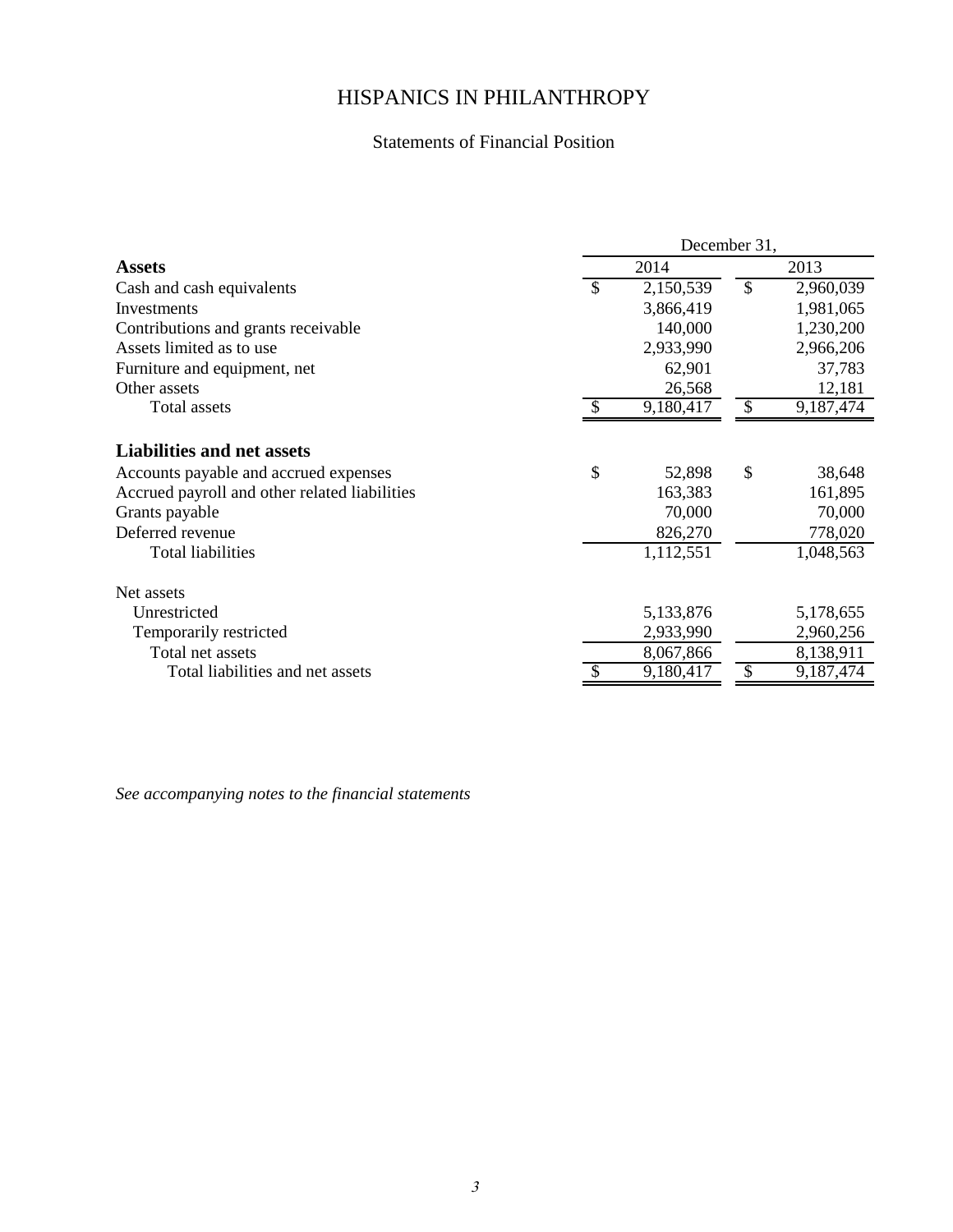#### Statements of Activities and Changes in Net Assets

|                                                     | For the year ended December 31, |              |    |             |              |            |    |              |     |             |    |            |
|-----------------------------------------------------|---------------------------------|--------------|----|-------------|--------------|------------|----|--------------|-----|-------------|----|------------|
|                                                     |                                 |              |    | 2014        |              |            |    |              |     | 2013        |    |            |
|                                                     |                                 |              |    | Temporarily |              |            |    |              |     | Temporarily |    |            |
|                                                     |                                 | Unrestricted |    | Restricted  |              | Total      |    | Unrestricted |     | Restricted  |    | Total      |
| <b>Operating revenue</b>                            |                                 |              |    |             |              |            |    |              |     |             |    |            |
| Contributions and grant revenue                     |                                 | 687,720      | \$ | 3,805,402   | $\mathbb{S}$ | 4,493,122  | \$ | 3,559,328    | \$  | 1,814,039   | \$ | 5,373,367  |
| Special events (net, expenses of \$100,030 in 2014) |                                 | 192,609      |    |             |              | 192,609    |    |              |     |             |    |            |
| In-kind donations                                   |                                 | 2,600        |    |             |              | 2,600      |    | 39,428       |     |             |    | 39,428     |
| Investment income                                   |                                 | 198,040      |    |             |              | 198,040    |    | 151,867      |     |             |    | 151,867    |
| Net assets released from restriction                |                                 | 3,831,668    |    | (3,831,668) |              |            |    | 2,623,740    |     | (2,623,740) |    |            |
| Total operating revenue                             |                                 | 4,912,637    |    | (26, 266)   |              | 4,886,371  |    | 6,374,363    |     | (809, 701)  |    | 5,564,662  |
| <b>Operating expenses</b>                           |                                 |              |    |             |              |            |    |              |     |             |    |            |
| Program services                                    |                                 |              |    |             |              |            |    |              |     |             |    |            |
| Grants awarded                                      |                                 | 2,623,777    |    |             |              | 2,623,777  |    | 2,054,593    |     |             |    | 2,054,593  |
| Other program expenses                              |                                 | 1,272,215    |    |             |              | 1,272,215  |    | 988,966      |     |             |    | 988,966    |
| Supporting services                                 |                                 |              |    |             |              |            |    |              |     |             |    |            |
| General and administrative                          |                                 | 416,580      |    |             |              | 416,580    |    | 506,010      |     |             |    | 506,010    |
| Fundraising and development                         |                                 | 502,806      |    |             |              | 502,806    |    | 757,406      |     |             |    | 757,406    |
| Total operating expenses                            |                                 | 4,815,378    |    |             |              | 4,815,378  |    | 4,306,975    |     |             |    | 4,306,975  |
| Changes in net assets from operations               |                                 | 97,259       |    | (26, 266)   |              | 70,993     |    | 2,067,388    |     | (809, 701)  |    | 1,257,687  |
| Unrealized gain/(losses) on investments             |                                 | (142, 038)   |    |             |              | (142, 038) |    | (197, 921)   |     |             |    | (197, 921) |
| Total change in net assets                          |                                 | (44, 779)    |    | (26, 266)   |              | (71,045)   |    | 1,869,467    |     | (809, 701)  |    | 1,059,766  |
| Net assets at beginning of year                     |                                 | 5,178,655    |    | 2,960,256   |              | 8,138,911  |    | 3,309,188    |     | 3,769,957   |    | 7,079,145  |
| Net assets at end of year                           | S                               | 5,133,876    | S. | 2,933,990   | \$           | 8,067,866  | \$ | 5,178,655    | \$. | 2,960,256   | S  | 8,138,911  |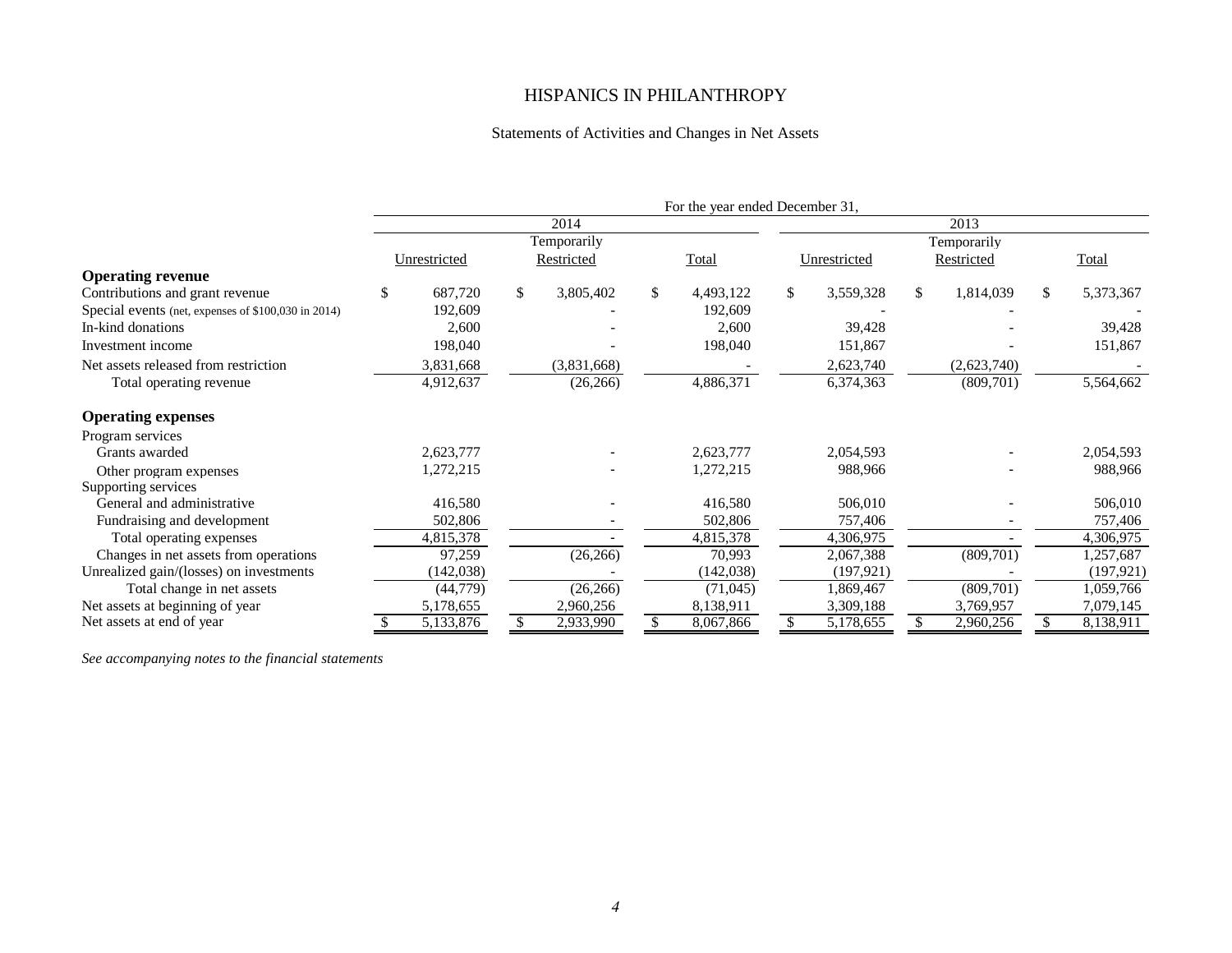# Statements of Cash Flows

|                                                     | For the year ended December 31, |             |      |             |  |  |  |
|-----------------------------------------------------|---------------------------------|-------------|------|-------------|--|--|--|
|                                                     |                                 | 2014        | 2013 |             |  |  |  |
| <b>Cash flows from operating activities</b>         |                                 |             |      |             |  |  |  |
| Change in net assets                                | \$                              | (71, 045)   | \$   | 1,059,766   |  |  |  |
| Adjustments to reconcile changes in net assets      |                                 |             |      |             |  |  |  |
| to net cash used in operating activities            |                                 |             |      |             |  |  |  |
| Depreciation                                        |                                 | 25,004      |      | 29,197      |  |  |  |
| Change in operating assets and liabilities          |                                 |             |      |             |  |  |  |
| Contributions receivable                            |                                 | 1,090,200   |      | (1,161,450) |  |  |  |
| Prepaid expenses and deposits                       |                                 | (14, 387)   |      | (650)       |  |  |  |
| Accounts payable and accrued expenses               |                                 | 16,112      |      | 10,561      |  |  |  |
| Accrued payroll                                     |                                 | (376)       |      | 19,864      |  |  |  |
| Deferred revenue                                    |                                 | 48,250      |      | (162, 105)  |  |  |  |
| Net cash provided by (used in) operating activities |                                 | 1,093,758   |      | (204, 817)  |  |  |  |
| <b>Cash flows from investing activities</b>         |                                 |             |      |             |  |  |  |
| Net change in investments                           |                                 | (1,885,354) |      | (497, 920)  |  |  |  |
| Net change in assets whose use is limited           |                                 | 32,218      |      | 809,701     |  |  |  |
| Purchases of furniture and equipment, net           |                                 | (50, 122)   |      | (7, 875)    |  |  |  |
| Net cash provided by investing activities           |                                 | (1,903,258) |      | 303,906     |  |  |  |
| Net increase in cash and cash equivalents           |                                 | (809, 500)  |      | 99,089      |  |  |  |
| Cash and cash equivalents, beginning of year        |                                 | 2,960,039   |      | 2,860,950   |  |  |  |
| Cash and cash equivalents, end of year              |                                 | 2,150,539   | \$   | 2,960,039   |  |  |  |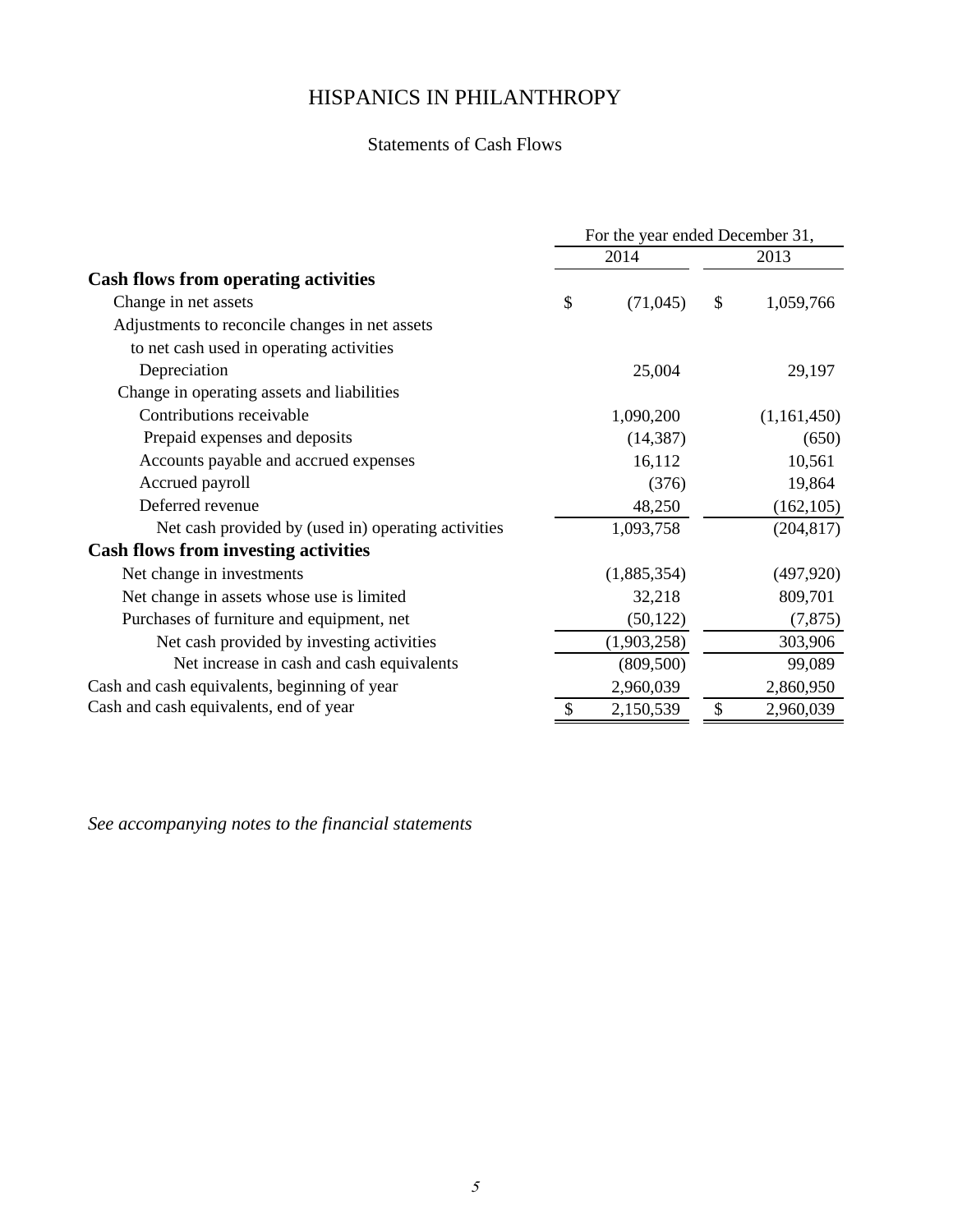Notes to the Audited Financial Statements

December 31, 2014

#### **Note 1 – Summary of Significant Accounting Policies**

Hispanics in Philanthropy (HIP) was founded in 1983 to promote stronger partnerships between organized philanthropy and Latino communities. HIP has developed into a transnational network of grant-makers committed to strengthening Latino communities across the Americas. HIP's mission is to strengthen Latino communities by increasing resources for the Latino and Latin American civil sector; by increasing Latino participation and leadership throughout the field of philanthropy; and to foster policy change to enhance equity and inclusiveness.

Through its grant making activities, HIP channels philanthropic resources from multiple sources to organizations operating at the local level throughout the Americas.

Basis of Presentation – The financial statements are presented on the basis of unrestricted, temporarily restricted and permanently restricted net assets pursuant to FASB ASC 958, *Not-for-Profit Entities*.

Basis of Accounting – The financial statements are prepared using the accrual basis of accounting. Accordingly, revenue is recognized when earned, and expenses are recognized when incurred.

Cash and Cash Equivalents – For purposes of the Statement of Cash Flows, HIP considers all unrestricted highly liquid investments with an initial maturity of three months or less to be cash equivalents.

Fixed Assets – Fixed assets with an estimated useful life in excess of one year are capitalized at cost; donated assets are capitalized at the fair market value at date of receipt. Depreciation is computed using the straight-line method with estimated useful lives varying between three and ten years. HIP capitalizes fixed assets in excess of \$2,500.

Investments – HIP carries investments in marketable securities with readily determinable fair values and all investments in debt securities at their fair values in the statement of financial position. Unrealized gains and losses are included in the change in net assets in the accompanying statement of activities and represent the change in the fair value of investments from one year to another.

Subsequent Events – Subsequent events have been evaluated through the date the financial statements were available to be issued.

Functional Allocation of Expenses – Expenses are charged to programs and supporting services on the basis of periodic time and expense studies and management estimates. General and administrative expenses include those expenses that are not directly identifiable with any other specific function but provide for the overall support and direction of HIP.

Assets limited as to use – Assets limited as to use include assets under certain restrictions imposed by grantor agencies and donors and not available for use in support of general operations. These assets are required to be used as specified by the grantor or donor.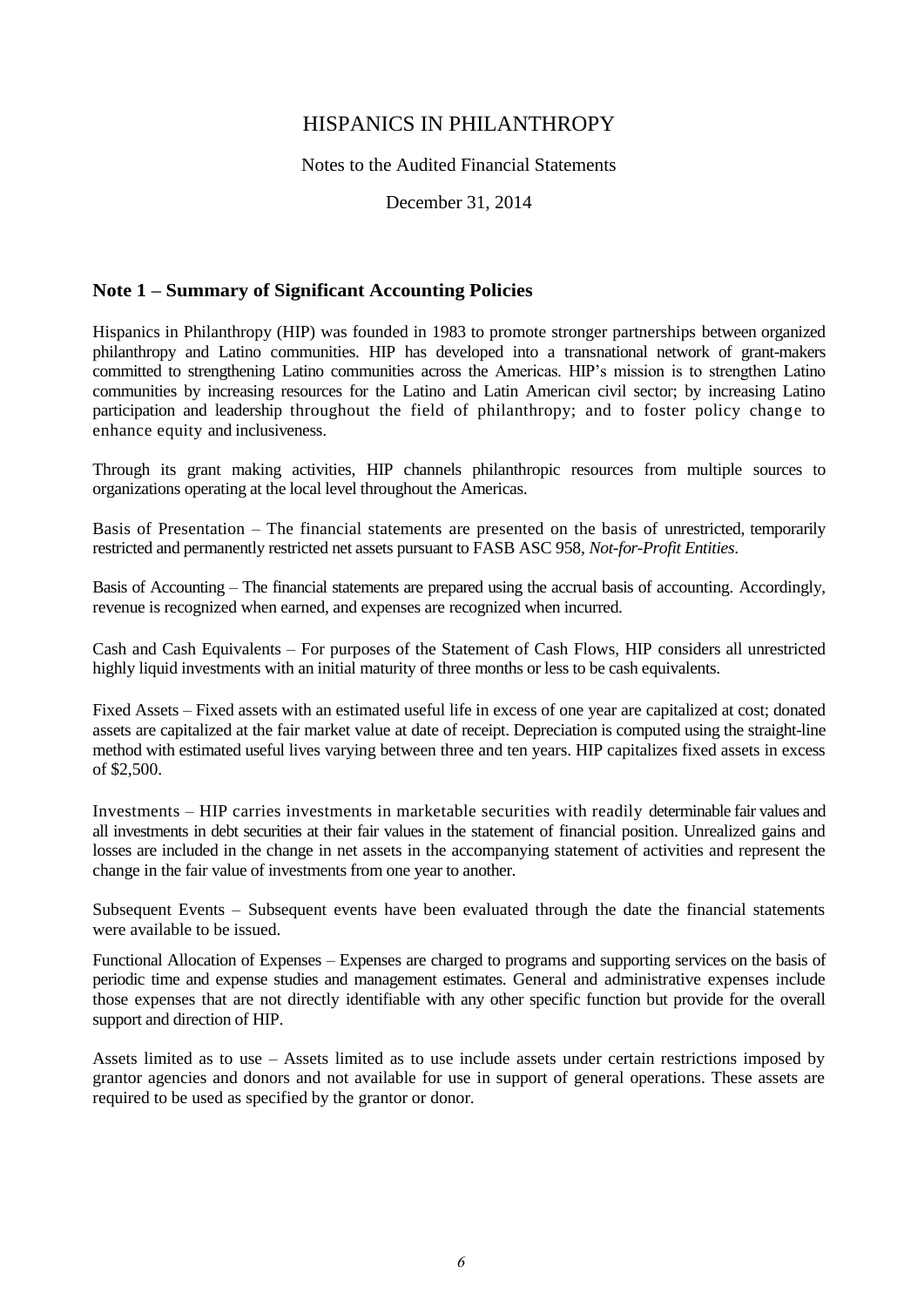#### Notes to the Audited Financial Statements

December 31, 2014

#### **Note 1 – Summary of Significant Accounting Policies (continued)**

Contributions – HIP reports contributions as restricted support if the support is received with donor stipulations that limit the use of the donated assets. When a donor restriction expires, that is, when a stipulated time restriction ends or purpose restriction is accomplished, temporarily restricted net assets are reclassified to unrestricted net assets and reported in the statement of activities as net assets released from restrictions. However, if a restriction is fulfilled in the same period in which the contribution is received, HIP reports the support as unrestricted. Donated assets are recorded at their estimated fair market values at the date of receipt.

Estimates – The preparation of financial statements in conformity with accounting principles generally accepted in the United States of America requires management to make estimates and assumptions that affect the reported amounts of assets and liabilities and disclosures of contingent assets and liabilities at the date of the financial statements and the reported amounts of revenues and expenses during the reporting period. Accordingly, actual results could differ from those estimates. Significant estimates include estimated useful lives and allowances for doubtful accounts.

Net Assets – HIP classifies its net assets into three categories: unrestricted, temporarily restricted and permanently restricted. All contributions and grants are considered to be unrestricted unless specifically restricted by the donor. Temporarily restricted net assets become unrestricted when the funds are used for their restricted purpose, at which time they are reported in the statement of activities as net assets released from restriction. HIP currently has no permanently restricted net assets.

Contributed Services – Contributed services are recognized in accordance with FASB ASC 958-605, *Revenue Recognition*, if the services (a) create or enhance non-financial assets, or (b) require specialized skills, are performed by people with those skills, and would otherwise be purchased by HIP.

#### **Note 2 – Fixed Assets**

Fixed assets at December 31, 2014 and 2013 consisted of the following:

|                          | 2014     | 2013     |
|--------------------------|----------|----------|
| Furniture and equipment  | 113,637  | 81,825   |
| Accumulated depreciation | (50.736) | (44.042) |
| Fixed assets, net        | 62.901   | 37,783   |

Depreciation expense was \$25,004 and \$29,197 for the years ended December 31, 2014 and 2013, respectively.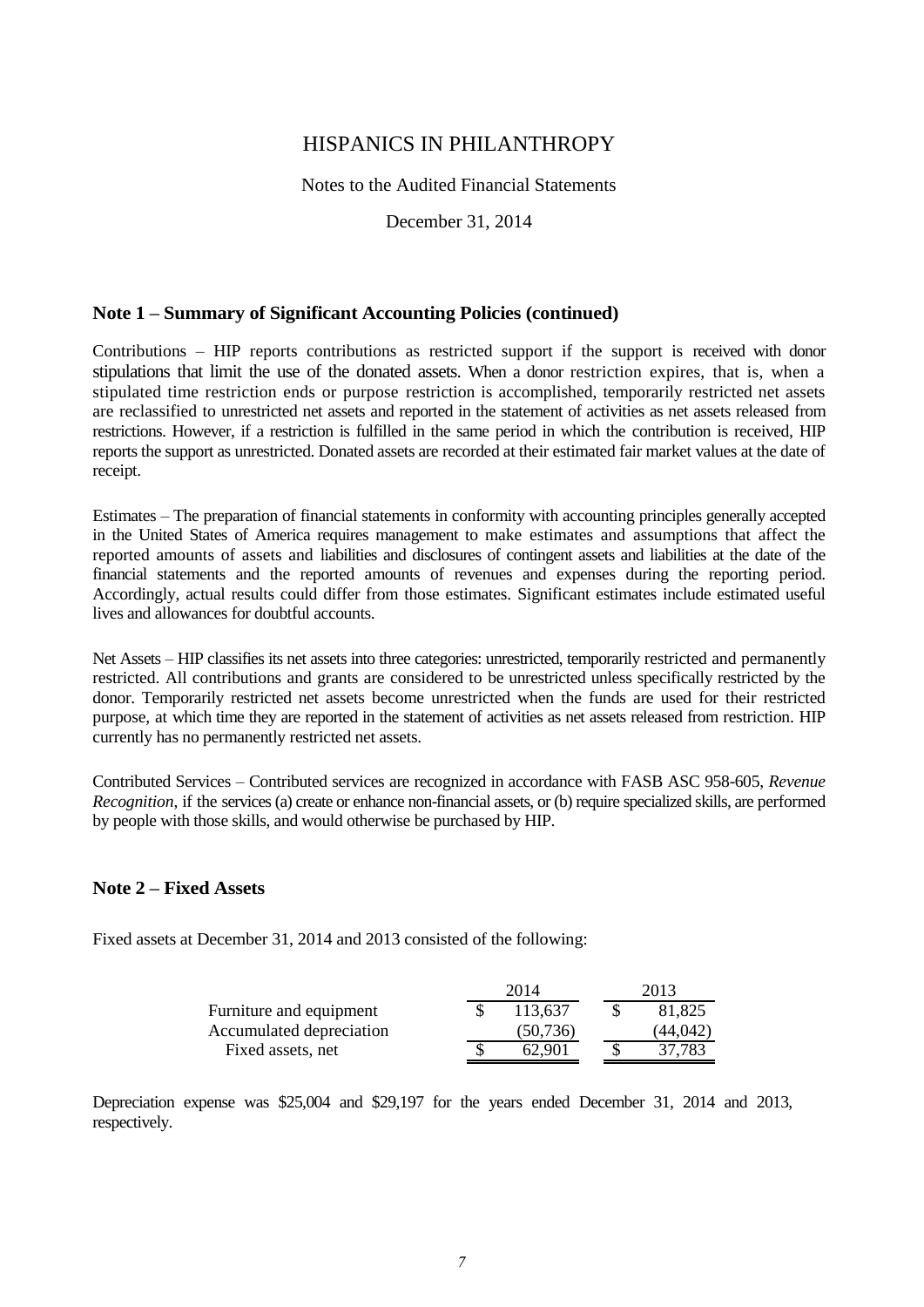#### Notes to the Audited Financial Statements

#### December 31, 2014

#### **Note 3 – Investments**

Portfolio of investments at December 31, 2014 and 2013 consists of the following:

|                             |              | 2014         | 2013      |            |  |  |
|-----------------------------|--------------|--------------|-----------|------------|--|--|
|                             | Cost         | Fair Value   | Cost      | Fair Value |  |  |
| Cash savings account        | 44,148<br>\$ | 44,148<br>\$ | 28,327    | 28,327     |  |  |
| Equities - US               | 1,345,980    | 1,235,570    |           |            |  |  |
| Equities - International    | 356,226      | 333,546      |           |            |  |  |
| International bonds         | 2,254,894    | 2,406,252    |           |            |  |  |
| Government and agency bonds | 2,354,958    | 2,274,851    | 2,432,303 | 2,468,278  |  |  |
| Corporate bonds             | 101,141      | 105,677      | 2,334,558 | 2,384,844  |  |  |
| Total                       | 6,457,347    | 6,400,044    | 4,795,188 | 4,881,449  |  |  |

The following schedule summarizes investment return and its classification in the statements of activities for the years ended December 31, 2014 and 2013:

|                                           | 2014       |  | 2013      |
|-------------------------------------------|------------|--|-----------|
| Unrestricted:                             |            |  |           |
| Interest and dividend income              | \$236,067  |  | 222,179   |
| Net realized gain/ (loss) in investments  | (38,027)   |  | 21.796    |
| Net unrealized gain/(loss) in investments | (142, 038) |  | (197.921) |
| Total                                     | 56,002     |  | 46.054    |

Investment management fees totaled \$24,074 for the year ended December 31, 2014.

#### **Note 4 – Fair Value of Financial Instruments**

ASC 820 defines fair value, establishes a framework for measuring fair value under generally accepted accounting principles and enhances disclosures about fair value measurements. Fair value is defined under ASC 820 as the exchange price that would be received for an asset or paid to transfer a liability (an exit price) in the principal or most advantageous market for the asset or liability in an orderly transaction between market participants on the measurement date. Valuation techniques used to measure fair value under ASC 820 must maximize the use of observable inputs and minimize the use of unobservable inputs. The standard describes a fair value hierarchy based on three levels of inputs that may be used to measure fair value, of which the first two are considered observable and the last unobservable as:

Level 1 – Quoted prices in active markets for identical assets or liabilities.

Level 2 – Inputs other than Level 1 that are observable, either directly or indirectly, such as quoted prices for similar assets or liabilities; quoted prices in markets that are not active; or other inputs that are observable or can be corroborated by observable market data for substantially the full term of the assets or liabilities.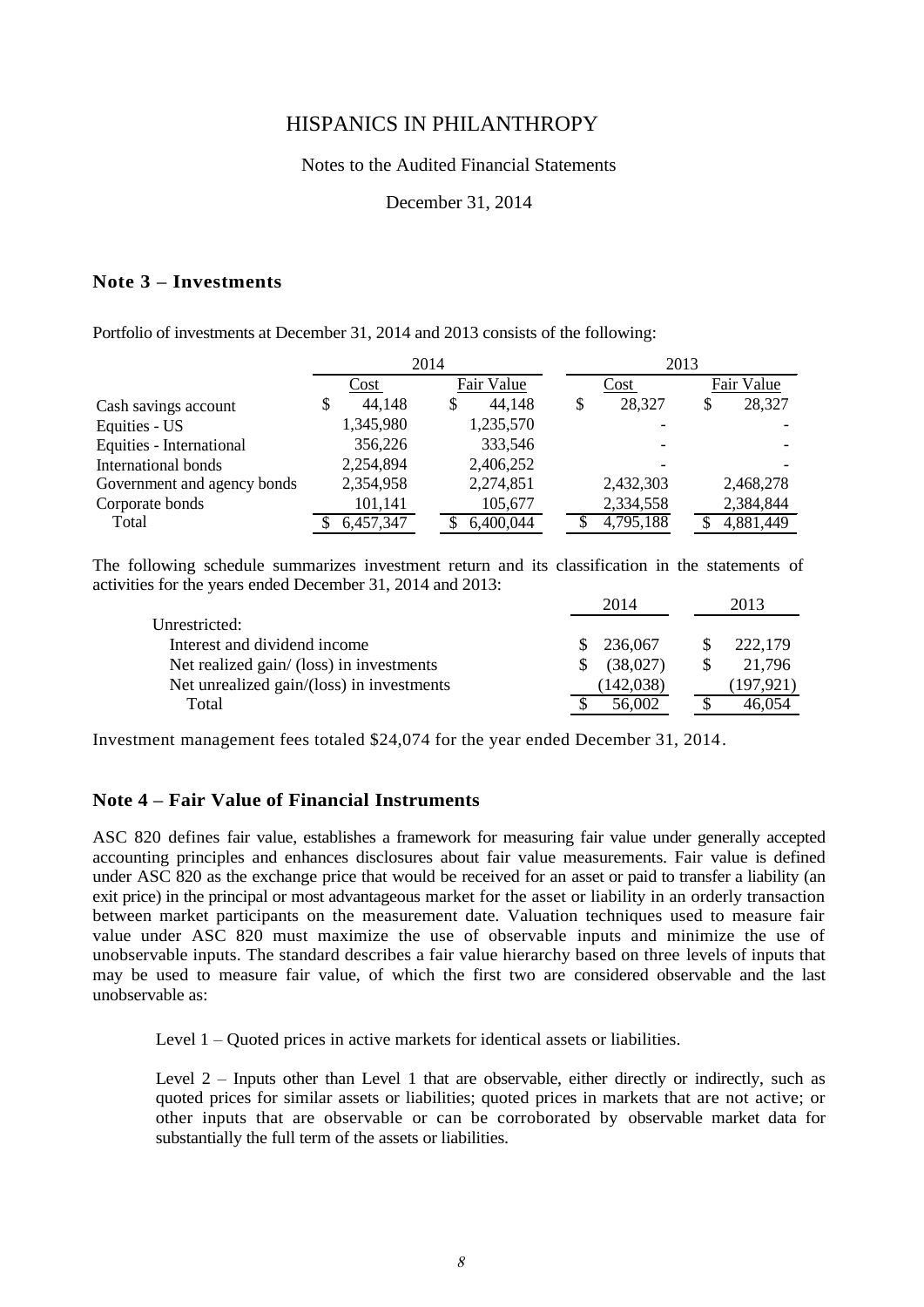Notes to the Audited Financial Statements

December 31, 2014

#### **Note 4 – Fair Value of Financial Instruments (continued)**

Level 3 – Unobservable inputs that are supported by little or no market activity and that are significant to the fair value of the assets or liabilities.

In accordance with ASC 820, the following table represents HIP's fair value hierarchy for its financial assets measured at fair value on a recurring basis at December 31, 2014 and 2013:

|                                | 2014        |         |         |             |  |  |  |
|--------------------------------|-------------|---------|---------|-------------|--|--|--|
|                                | Level 1     | Level 2 | Level 3 | Total       |  |  |  |
| Equities                       | 1,569,116   |         |         | 1,569,116   |  |  |  |
| Government and corporate bonds | 4,830,928   |         |         | 4,830,928   |  |  |  |
| Total                          | \$6,400,044 |         |         | \$6,400,044 |  |  |  |
|                                |             |         |         |             |  |  |  |
|                                |             | 2013    |         |             |  |  |  |
|                                | Level 1     | Level 2 | Level 3 | Total       |  |  |  |
| Government and corporate bonds | \$4,881,449 |         |         | \$4,881,449 |  |  |  |
| Total                          | \$4,881,449 |         |         | \$4,881,449 |  |  |  |
|                                |             |         |         |             |  |  |  |

#### **Note 5 – Grants Payable**

Grants payable represent unconditional promises to give primarily to the Funders' Collaborative program. Such grants are to be substantially disbursed over the next two years.

| Grants payable |  | 70.000 |  | .70.00C |
|----------------|--|--------|--|---------|

#### **Note 6 – Donated Goods and Services**

Donated goods and services that would otherwise have been purchased are shown as in-kind donations in the accompanying statements of activities. Such donated goods and services for the years ended December 31, 2014 and 2013 consisted of the following:

|                  | 2014  | 2013   |
|------------------|-------|--------|
| Donated services | 2,600 | 39,428 |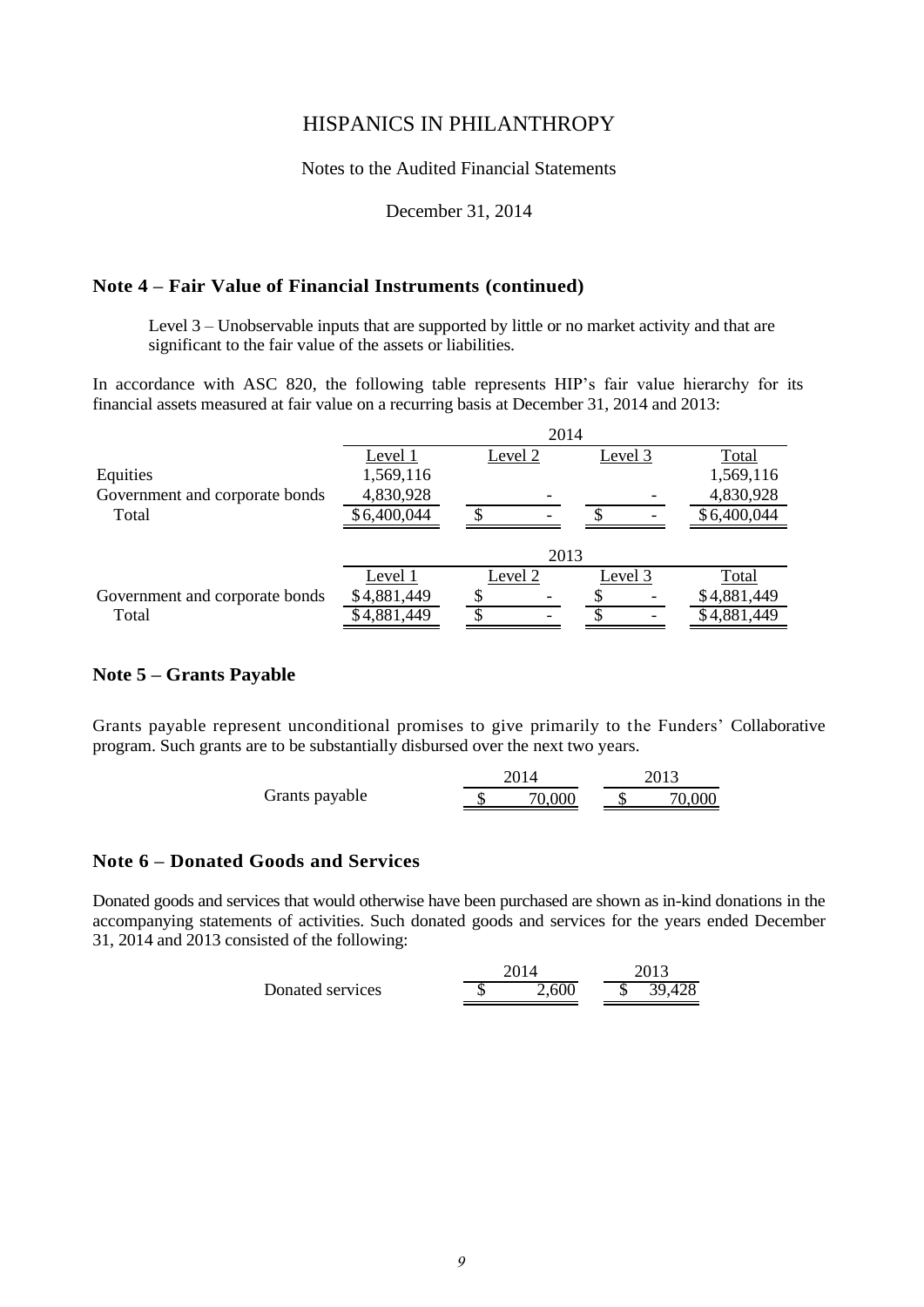#### Notes to the Audited Financial Statements

December 31, 2014

#### **Note 7 – Temporarily Restricted Net Assets**

Temporarily restricted net assets at December 31, 2014 and 2013 were restricted for the following purposes:

|                        | 2014      | 2013      |
|------------------------|-----------|-----------|
| Special Projects       | 1,887,230 | 1,360,417 |
| Funder's Collaborative | 1.046.760 | 1,599,839 |
| Total                  | 2.933.990 | 2,960,256 |
|                        |           |           |

#### **Note 8 – Net Assets Released From Restriction**

Net assets were released from restriction during the years ended December 31, 2014 and 2013 by incurring expenses that satisfied the restricted purpose as follows:

|                        | 2014      | 2013 |           |  |  |
|------------------------|-----------|------|-----------|--|--|
| Special Projects       | 3,085,019 |      | 956,028   |  |  |
| Funder's Collaborative | 746.649   |      | 1.667.712 |  |  |
| Total                  | 3,831,668 |      | 2,623,740 |  |  |

#### **Note 9 - Assets Limited as to Use**

Assets limited as to use include assets under certain restrictions imposed by grantor agencies and donors and not available for use in support of general operations. These assets are required to be used as specified by the grantor or donor. Assets limited as to use consisted of the following at December 31, 2014 and 2013.

|                          | 2014        | 2013        |
|--------------------------|-------------|-------------|
| Donor restricted funds:  |             |             |
| Investments              | \$2,620,966 | \$2,843,506 |
| Contributions receivable | 313.024     | 122,700     |
| Total                    | \$2,933,990 | \$2,966,206 |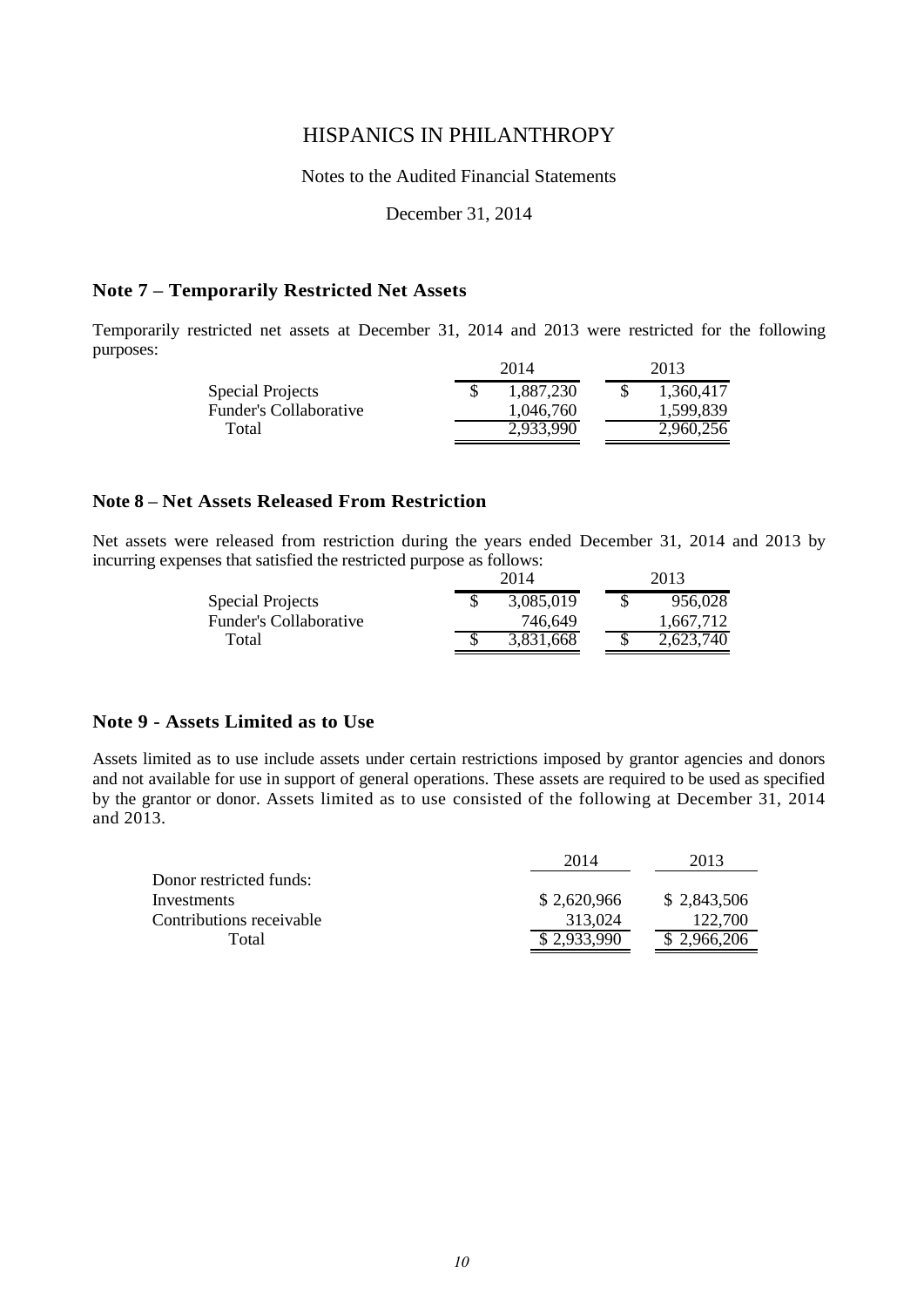#### Notes to the Audited Financial Statements

#### December 31, 2014

#### **Note 10 – Commitments and Contingencies**

HIP leases office space in Oakland under a lease agreement expiring on October 31, 2017. Rent expense was \$83,079 for the year ended December 31, 2014. Future obligations under this lease agreement as of December 31, 2014 are \$60,747 in 2015; \$60,747 in 2016; \$40,499 in 2017.

HIP leases a copier under a non-cancelable operating lease arrangement. HIP's total future minimum lease payments under this non-cancelable operating lease as of December 31, 2014 are \$2,687 in 2014; \$2,687 in 2015; \$2,687 in 2016 and \$2,015 in 2017.

In the ordinary course of conducting its business, HIP may be subjected to loss contingencies arising from general business matters or lawsuits. Management believes that the outcome of such matters, if any, will not have a material impact on HIP's financial position or results of future operations.

#### **Note 11 – Post Retirement Benefits**

HIP has a 401(k) savings plan for all eligible employees with at least three months of service during the plan year and employed by HIP as of the last day of the plan year. At its discretion, HIP may make a contribution, to be determined annually. There were employer contributions during the years ended December 31, 2014 and 2013 of \$29,112 and \$30,275 respectively.

In December of 2011, HIP introduced a 457(b) plan for deferred compensation offered to certain employees. There were no employer contributions during fiscal year 2014 and 2013.

#### **Note 12 – Income Taxes**

HIP is a not-for-profit organization, exempt from federal income tax under Section 501 (c)(3) of the U.S. Internal Revenue Code (the Code), and contributions to it are tax deductible as described by the Code. HIP has been classified as an organization that is not a private foundation under Section 509(a)(1) and has been designated as a "publicly supported" organization under Section 170(b)(1)(A)(vi) of the Code. The tax years of 2011 through 2014 remain open and subject to examination by the appropriate government agencies in the United States and California.

In June 2006, FASB issued Interpretation No. 48, *Accounting for Uncertainty in Income Taxes, an interpretation of FASB Statement No. 109* (FIN 48). FIN 48 addresses the accounting for uncertainties in income taxes recognized in an enterprise's financial statements and prescribes a threshold of more-likely-than-not for recognition and de- recognition of tax positions taken or expected to be taken in a tax return. FIN 48 also provides related guidance on measurement, classification, interest and penalties, and disclosure. There was no material impact to HIP's financial statements as a result of the adoption of FIN 48.